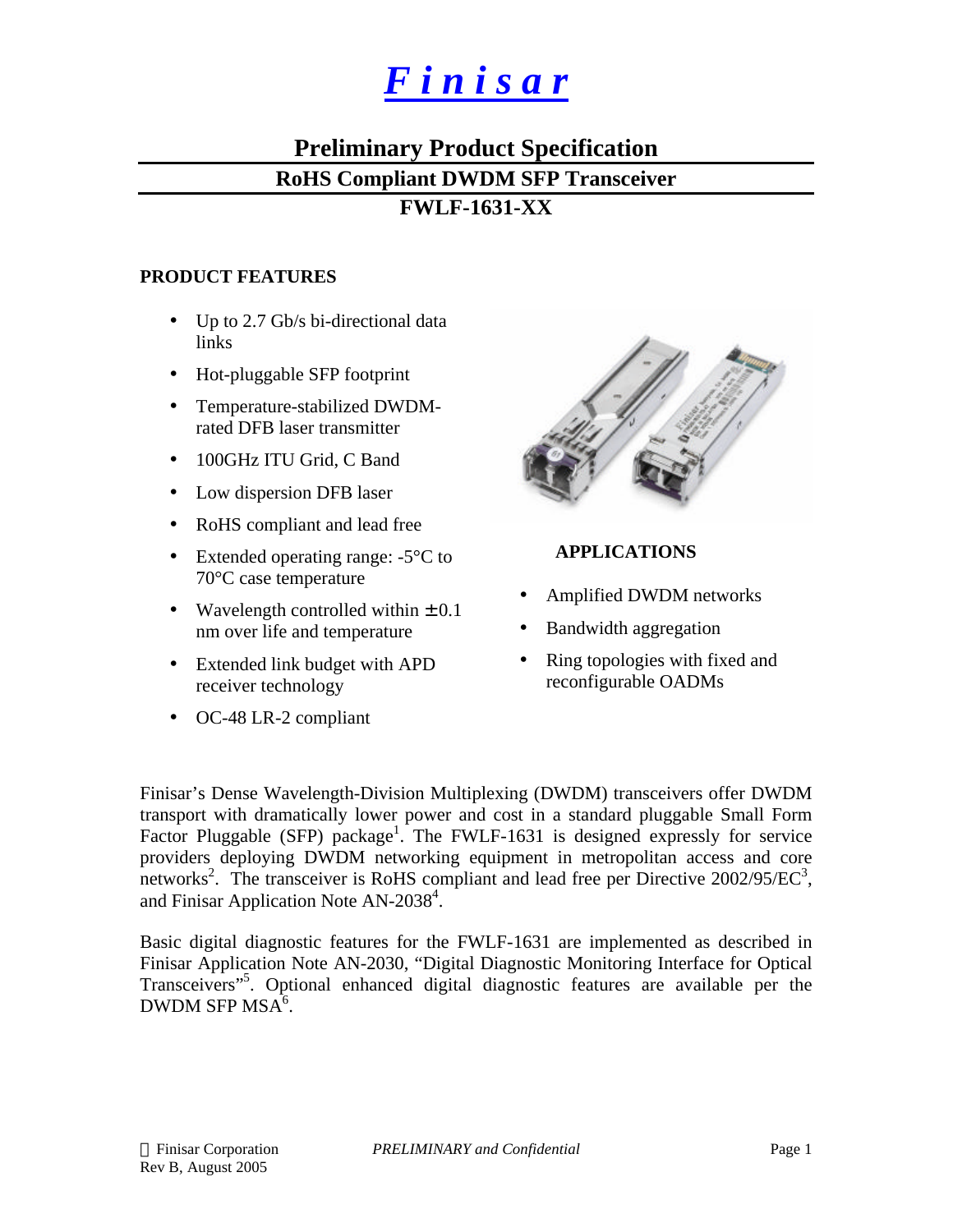# *F i n i s a r*

# **PRODUCT SELECTION**

| <b>Product Code</b> | <b>Frequency (THz)</b> | <b>Center Wavelength (nm)</b> |
|---------------------|------------------------|-------------------------------|
| FWLF-1631-17        | 191.7                  | 1563.86                       |
| FWLF-1631-18        | 191.8                  | 1563.05                       |
| FWLF-1631-19        | 191.9                  | 1562.23                       |
| FWLF-1631-20        | 192.0                  | 1561.42                       |
| FWLF-1631-21        | 192.1                  | 1560.61                       |
| FWLF-1631-22        | 192.2                  | 1559.79                       |
| FWLF-1631-23        | 192.3                  | 1558.98                       |
| FWLF-1631-24        | 192.4                  | 1558.17                       |
| FWLF-1631-25        | 192.5                  | 1557.36                       |
| FWLF-1631-26        | 192.6                  | 1556.55                       |
| FWLF-1631-27        | 192.7                  | 1555.75                       |
| FWLF-1631-28        | 192.8                  | 1554.94                       |
| FWLF-1631-29        | 192.9                  | 1554.13                       |
| FWLF-1631-30        | 193.0                  | 1553.33                       |
| FWLF-1631-31        | 193.1                  | 1552.52                       |
| FWLF-1631-32        | 193.2                  | 1551.72                       |
| FWLF-1631-33        | 193.3                  | 1550.92                       |
| FWLF-1631-34        | 193.4                  | 1550.12                       |
| FWLF-1631-35        | 193.5                  | 1549.32                       |
| FWLF-1631-36        | 193.6                  | 1548.51                       |
| FWLF-1631-37        | 193.7                  | 1547.72                       |
| FWLF-1631-38        | 193.8                  | 1546.92                       |
| FWLF-1631-39        | 193.9                  | 1546.12                       |
| FWLF-1631-40        | 194.0                  | 1545.32                       |
| FWLF-1631-41        | 194.1                  | 1544.53                       |
| FWLF-1631-42        | 194.2                  | 1543.73                       |
| FWLF-1631-43        | 194.3                  | 1542.94                       |
| FWLF-1631-44        | 194.4                  | 1542.14                       |
| FWLF-1631-45        | 194.5                  | 1541.35                       |
| FWLF-1631-46        | 194.6                  | 1540.56                       |
| FWLF-1631-47        | 194.7                  | 1539.77                       |
| FWLF-1631-48        | 194.8                  | 1538.98                       |
| FWLF-1631-49        | 194.9                  | 1538.19                       |
| FWLF-1631-50        | 195.0                  | 1537.40                       |
| FWLF-1631-51        | 195.1                  | 1536.61                       |
| FWLF-1631-52        | 195.2                  | 1535.82                       |
| FWLF-1631-53        | 195.3                  | 1535.04                       |
| FWLF-1631-54        | 195.4                  | 1534.25                       |
| FWLF-1631-55        | 195.5                  | 1533.47                       |
| FWLF-1631-56        | 195.6                  | 1532.68                       |
| FWLF-1631-57        | 195.7                  | 1531.90                       |
| FWLF-1631-58        | 195.8                  | 1531.12                       |
| FWLF -1631-59       | 195.9                  | 1530.33                       |
| FWLF-1631-60        | 196.0                  | 1529.55                       |
| FWLF-1631-61        | 196.1                  | 1528.77                       |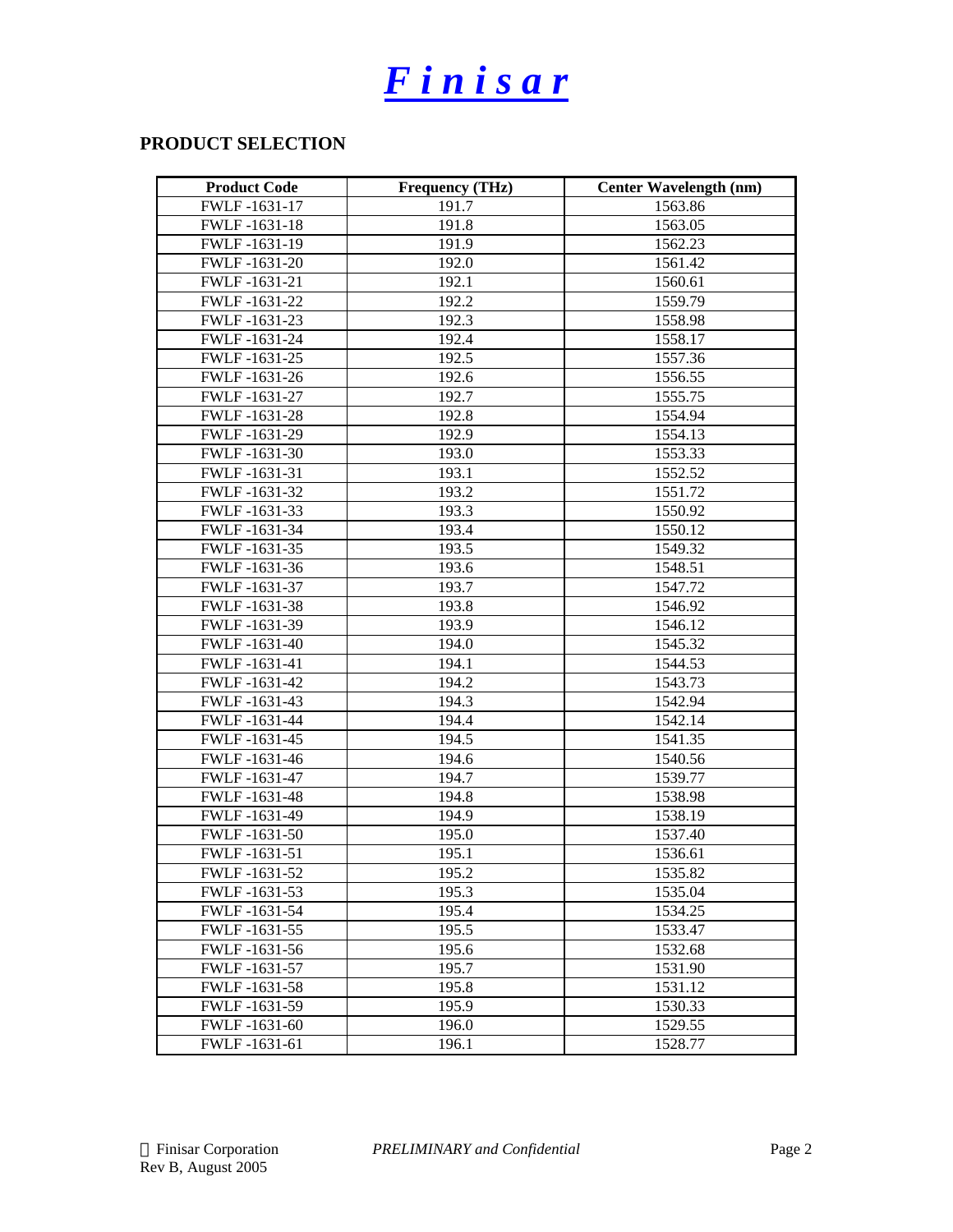#### **I. Pin Descriptions**

| Pin            | <b>Symbol</b>               | <b>Name/Description</b>                                             | Ref.           |
|----------------|-----------------------------|---------------------------------------------------------------------|----------------|
|                | $\rm V_{EET}$               | Transmitter Ground (Common with Receiver Ground)                    |                |
| $\overline{2}$ | $T_{FAULT}$                 | <b>Transmitter Fault</b>                                            |                |
| 3              | $T_{\rm DIS}$               | Transmitter Disable. Laser output disabled on high or open          | $\overline{c}$ |
| $\overline{4}$ | $MOD_$ DEF(2)               | Module Definition 2. Data line for Serial ID                        | 3              |
| 5              | $MOD_$ <del>DEF</del> $(1)$ | Module Definition 1. Clock line for Serial ID                       | 3              |
| 6              | $MOD_$ DEF $(0)$            | Module Definition 0. Grounded within the module                     | 3              |
| 7              | Rate Select                 | No connection required                                              | 4              |
| 8              | <b>LOS</b>                  | Loss of Signal indication. Logic 0 indicates normal operation       | 5              |
| 9              | $\rm V_{\rm EER}$           | Receiver Ground (Common with Transmitter Ground)                    |                |
| 10             | $\rm V_{EER}$               | Receiver Ground (Common with Transmitter Ground)                    |                |
| 11             | $\rm V_{EER}$               | Receiver Ground (Common with Transmitter Ground)                    |                |
| 12             | $RD-$                       | Receiver Inverted DATA out. AC Coupled                              |                |
| 13             | $RD+$                       | Receiver Non-inverted DATA out. AC Coupled                          |                |
| 14             | $\rm V_{EER}$               | Receiver Ground (Common with Transmitter Ground)                    |                |
| 15             | $V_{\underline{CCR}}$       | <b>Receiver Power Supply</b>                                        |                |
| 16             | $V_{CCT}$                   | <b>Transmitter Power Supply</b>                                     |                |
| 17             | $\rm V_{EET}$               | Transmitter Ground (Common with Receiver Ground)                    |                |
| 18             | $TD+$                       | Transmitter Non-Inverted DATA in. 100 ohm termination between $TD+$ |                |
|                |                             | and TD-, AC Coupled thereafter                                      |                |
| 19             | TD-                         | Transmitter Inverted DATA in. See TD+                               |                |
| 20             | $\rm V_{EET}$               | Transmitter Ground (Common with Receiver Ground)                    |                |

#### Notes:

#### **1. Circuit ground is internally isolated from chassis ground.**

- 2. Laser output disabled on  $T_{DIS} > 2.0V$  or open, enabled on  $T_{DIS} < 0.8V$ .
- 3. Should be pulled up with 4.7k 10kohms on host board to a voltage between 2.0V and 5.5V. MOD\_DEF(0) pulls line low to indicate module is plugged in.
- 4. Finisar 2x receiver achieves simultaneous 1x and 2x operation without active control.
- 5. LOS is open collector output. Should be pulled up with 4.7k 10kohms on host board to a voltage between 2.0V and 5.5V. Logic 0 indicates normal operation; logic 1 indicates loss of signal.



**Diagram of Host Board Connector Block Pin Numbers and Names**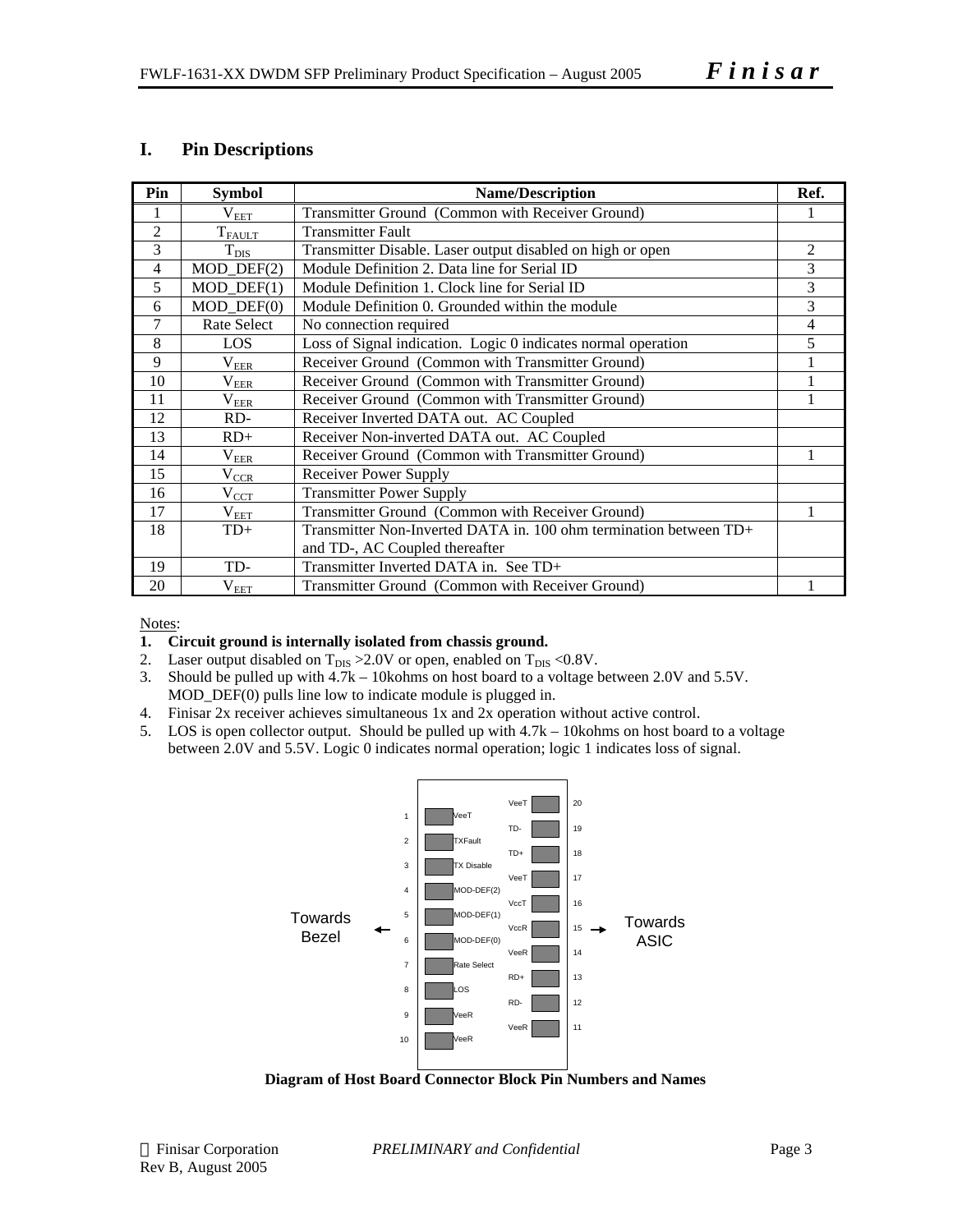#### **II. Absolute Maximum Ratings**

| <b>Parameter</b>                  | Svmbol | Min    | $\mathbf{T}_{\mathbf{V}\mathbf{D}}$ | Max | Unit | Ref. |
|-----------------------------------|--------|--------|-------------------------------------|-----|------|------|
| Maximum Supply Voltage            | Vcc    | $-0.5$ |                                     |     |      |      |
| <b>Storage Temperature</b>        | m      | -10    |                                     |     |      |      |
| <b>Case Operating Temperature</b> | OP     |        |                                     |     |      |      |

#### **III. Electrical Characteristics**  $(T_{OP} = -5 \text{ to } 70 \text{ °C}, V_{CC} = 3.13 \text{ to } 3.50 \text{ Volts})$

| <b>Parameter</b>                | <b>Symbol</b>        | Min         | Typ  | <b>Max</b>   | Unit | Ref.           |
|---------------------------------|----------------------|-------------|------|--------------|------|----------------|
| <b>Supply Voltage</b>           | Vcc                  | 3.13        | 3.30 | 3.50         | V    |                |
| <b>Supply Current</b>           | Icc                  |             |      | 380          | mA   |                |
| <b>Inrush Current</b>           | $I_{\text{surface}}$ |             |      | $Icc+30$     | mA   |                |
| <b>Maximum Power</b>            | Pmax                 |             |      | 1.25         | W    |                |
| <b>TRANSMITTER</b>              |                      |             |      |              |      |                |
| Input differential impedance    | $R_{in}$             |             | 100  |              | Ω    |                |
| Single ended data input swing   | Vin, pp              | 250         |      | 1200         | mV   |                |
| <b>Transmit Disable Voltage</b> | $\rm V_{D}$          | $Vec - 1.3$ |      | <b>Vcc</b>   | V    |                |
| <b>Transmit Enable Voltage</b>  | $V_{EN}$             | Vee         |      | $Vee+0.8$    | V    | 2              |
| <b>RECEIVER</b>                 |                      |             |      |              |      |                |
| Single ended data output swing  | Vout, pp             | 175         |      | 1000         | mV   | 3              |
| Data output rise time           | $t_{r}$              |             |      | 150          | ps   | $\overline{4}$ |
| Data output fall time           | $t_{\rm f}$          |             |      | 150          | ps   | $\overline{4}$ |
| <b>LOS</b> Fault                | $V_{LOS \, fault}$   | $Vec - 0.5$ |      | $Vec_{HOST}$ | V    | 5              |
| <b>LOS Normal</b>               | $V_{LOS\_norm}$      | Vee         |      | $Vee+0.5$    | V    | 5              |
| Power Supply Rejection          | <b>PSR</b>           | 100         |      |              | mVpp | 6              |

Notes:

2. Or open circuit.

3. Into 100 ohms differential termination.

4.  $20 - 80 %$ <br>5. Loss Of S

Loss Of Signal is LVTTL. Logic 0 indicates normal operation; logic 1 indicates no signal detected.

6. Receiver sensitivity is compliant with power supply sinusoidal modulation of 20 Hz to 1.5 MHz up to specified value applied through the recommended power supply filtering network.

<sup>1.</sup> Connected directly to TX data input pins. AC coupled thereafter.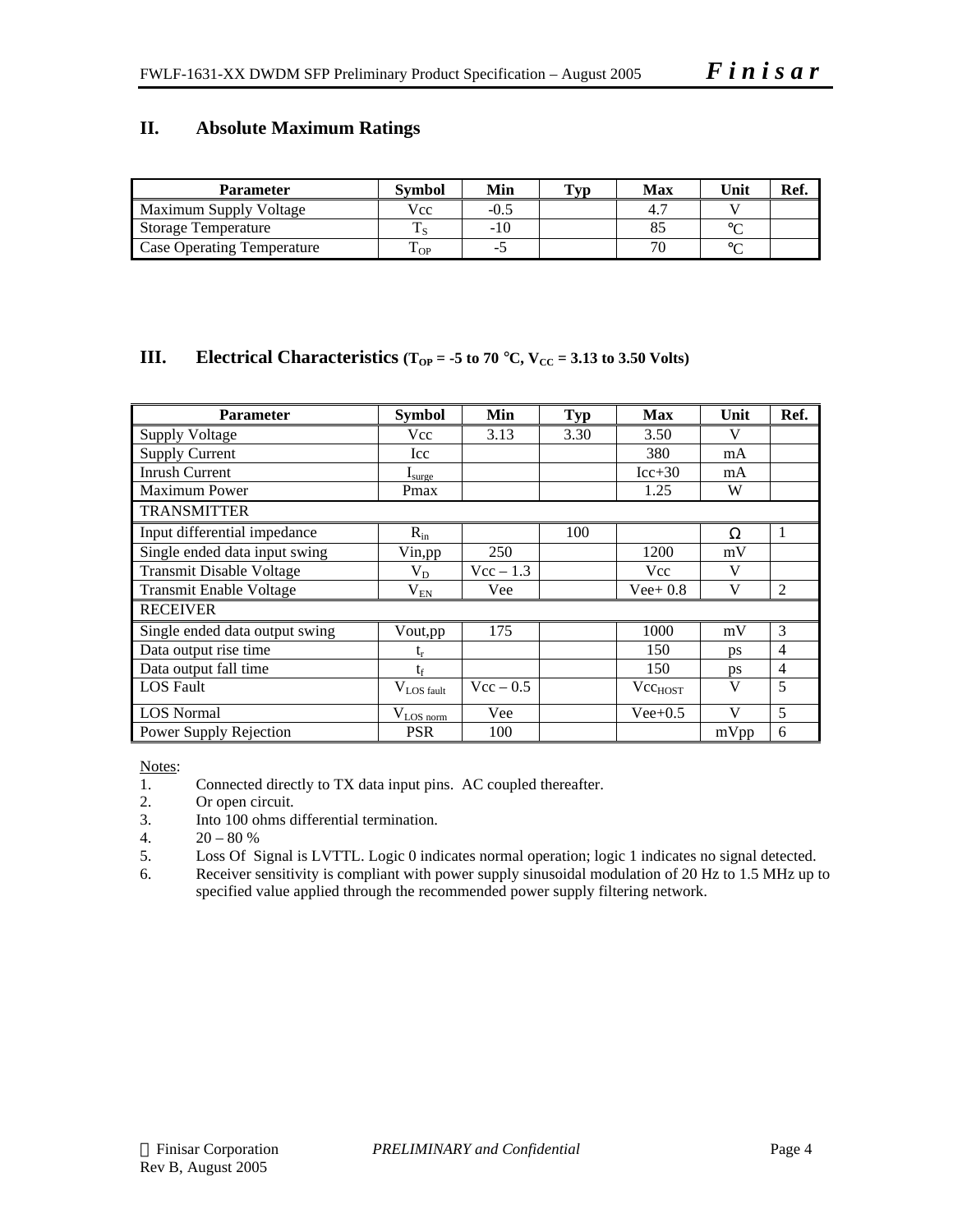# **IV. Low Speed Signals**

| <b>Parameter</b>           | <b>Symbol</b> | Min    | <b>Typ</b>     | <b>Max</b> |           | <b>Units Notes/Conditions</b>                                                                                                                      |
|----------------------------|---------------|--------|----------------|------------|-----------|----------------------------------------------------------------------------------------------------------------------------------------------------|
| <b>RX LOS Assert Level</b> |               | $-42$  | $-36$          |            | dBm       |                                                                                                                                                    |
| RX LOS Deassert Level      |               |        | $-34$          | $-32$      | dBm       |                                                                                                                                                    |
| RX_LOS Hysteresis          |               | 0.5    | $\mathfrak{D}$ |            | dB        |                                                                                                                                                    |
| RX_LOS Assert Delay        | t_loss_on     |        |                | 100        | usec      | From detection of loss of signal<br>to assertion of RX LOS                                                                                         |
| <b>RX_LOS</b> Negate Delay | t_loss_off    |        |                | 100        | usec      | From detection of presence of<br>signal to negation of RX_LOS                                                                                      |
| TX DISABLE Assert Time     | t off         |        |                | 10         | usec      | Rising edge of TX_DISABLE to<br>fall of output signal below 10%<br>of nominal                                                                      |
| TX_DISABLE Negate Time     | t on          |        |                | 1000       | $\mu$ sec | Falling edge of TX_DISABLE<br>to rise of output signal above<br>90% of nominal. Time<br>indicated is under steady-state<br>temperature conditions. |
| TX_DISABLE Reset Time      | t reset       | 10     |                |            | usec      | TX DISABLE HIGH before<br>TX DISABLE set LOW                                                                                                       |
| TX FAULT Assert            |               | $-0.2$ |                | $+0.2$     | nm        | TX Fault will assert before the<br>device is outside of specified<br>wavelength range                                                              |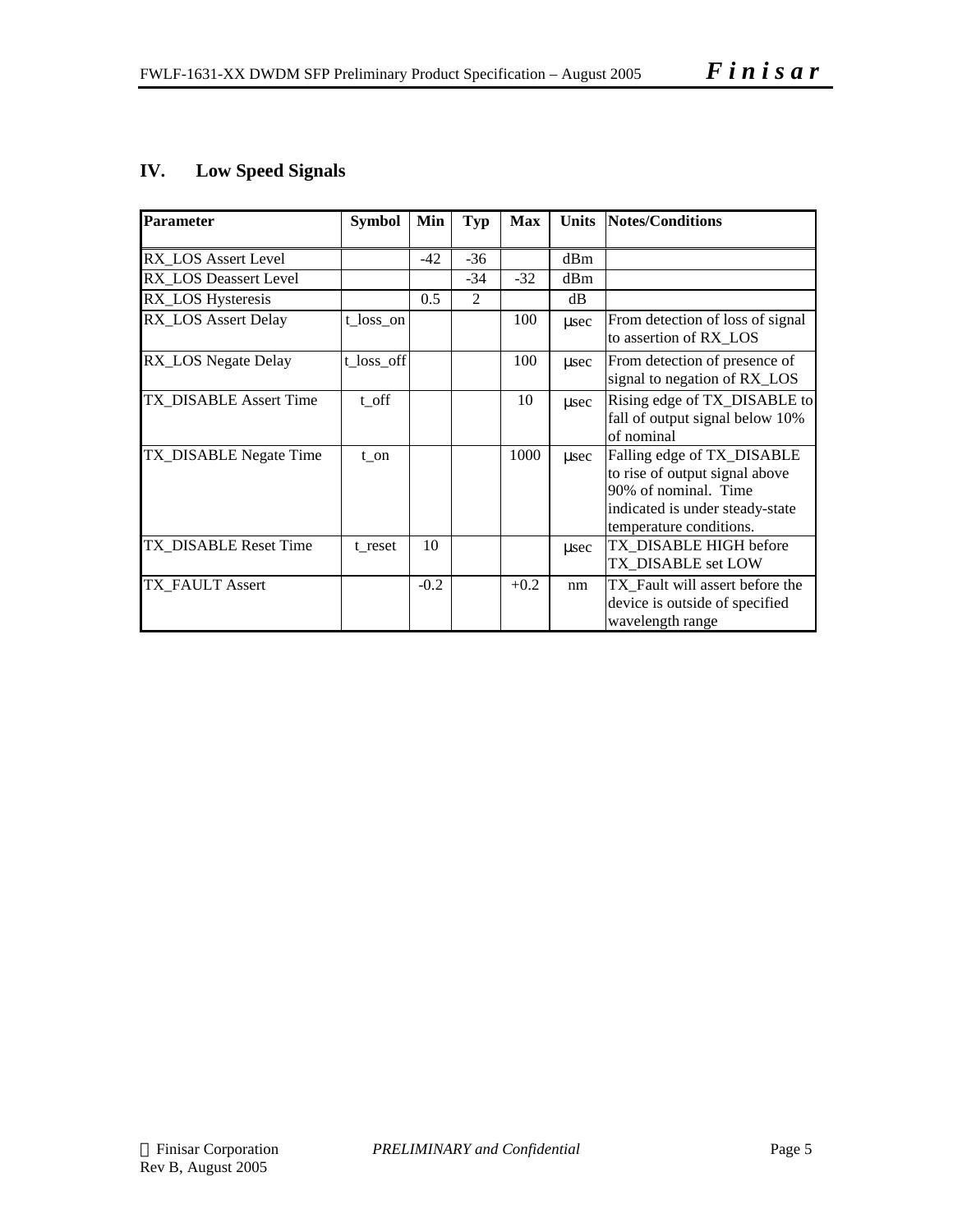# **V. Optical Parameters**

| Parameter                                               | <b>Symbol</b>            | Min       | <b>Typ</b> | <b>Max</b> | <b>Units</b> | Notes/Conditions                                              |
|---------------------------------------------------------|--------------------------|-----------|------------|------------|--------------|---------------------------------------------------------------|
| TRANSMITTER CHARACTERISTICS                             |                          |           |            |            |              |                                                               |
| <b>Center Wavelength Spacing</b>                        |                          |           | 100        |            | GHz          | Corresponds to                                                |
|                                                         |                          |           |            |            |              | approximately 0.8 nm                                          |
| Spectral Width                                          | $\Delta\lambda_{20}$     |           | 0.2        | 0.3        | nm           | Full width, -20dB from<br>max                                 |
| Transmitter Center Wavelength -<br>End of Life          | $\lambda_{\rm c}$        | $X - 100$ | X          | $X + 100$  | pm           | $X = specified ITU center$<br>wavelength                      |
| Transmitter Center Wavelength -<br><b>Start of Life</b> | $\lambda_{\rm c}$        | $Y - 25$  | Y          | $Y + 25$   | pm           | $Y = specified BOL$<br>center wavelength                      |
| Side Mode Suppression Ratio<br>(SMSR)                   | <b>SMSR</b>              | 30        |            |            | dB           | Modulated                                                     |
| <b>Optical Rise/Fall Time</b>                           | $t_r / t_f$              |           |            | 160        | ps           | Unfiltered, 80% -20%                                          |
| <b>Transmitter Optical Output Power</b>                 | $P_{out}$                | $\Omega$  |            | $+4$       | dBm          | Average power coupled<br>into single mode fiber               |
| <b>Transmitter Extinction Ratio</b>                     | OMI                      | 8.2       |            |            | dB           |                                                               |
| <b>Transmitter Eye Opening</b>                          |                          | 10        |            |            | $\%$         | OC-48 eye mask margin                                         |
| Transmitter Jitter (peak to peak)                       |                          |           |            | 75         | mUI          | Parameter per GR-253 <sup>8</sup><br>section 5.6 for OC-48 B  |
| <b>Tolerable Back Reflection</b>                        | <b>BR</b>                |           |            | $-14$      | dB           | See note 5                                                    |
| <b>Relative Intensity Noise</b>                         | <b>RIN</b>               |           |            | $-120$     | dB/Hz        |                                                               |
| Dispersion Power Penalty at 120km                       |                          |           |            | 3.0        | dB           | 2400ps/nm. See Note 3.                                        |
| RECEIVER CHARACTERISTICS                                |                          |           |            |            |              |                                                               |
| Optical Input Wavelength                                | $P_{in}$                 | 1520      |            | 1570       | nm           |                                                               |
| <b>Receiver Jitter Generation</b>                       |                          |           |            | 75         | mUI          | Parameters per GR-253 <sup>8</sup><br>section 5.6 for OC-48 B |
| <b>Optical Input Power</b><br>$(BER < 10^{-9})$         | $P_{in}$                 | $-30$     |            | $-9$       | dBm          | $2.5$ Gb/s w/<br>PRBS 2 <sup>23</sup> -1                      |
| <b>Optical Input Power</b><br>$(BER < 10^{-12})$        | $\mathbf{P}_{\text{in}}$ | $-28$     |            | $-9$       | dBm          | $2.5$ Gb/s w/<br>PRBS 2 <sup>23</sup> -1                      |
| Optical Input Power -<br>Receiver Damage Threshold      |                          |           |            | 6          | dBm          |                                                               |
| <b>Receiver Reflectance</b>                             | $R_{RX}$                 |           |            | $-27$      | dB           |                                                               |
| <b>OSNR</b> Limit                                       | $OSNR_{min}$             | 20        |            |            | dB           |                                                               |
| <b>OSNR</b> Power Penalty                               |                          |           |            | 3.0        | dB           | For $OSNR = OSNR_{min.}$<br>See Note 4                        |

Notes:

1. Parameters are specified over temperature and voltage, at end of life unless otherwise noted.

2. All parameters are measured on a Finisar SFP Evaluation Card unless otherwise noted.

- 3. Dispersion power penalty is measured in loop back with OSNR set at  $Rx \leq 28$  dB. Data rate and pattern used same as specified for Optical Input Power. Dispersion penalty is measured at BER =  $10^{-10}$
- 4. OSNR power penalty is measured in loop back. Data rate and pattern used is same as specified for Optical Input Power. OSNR penalty is measured at BER =  $10^{-10}$
- 5.Tolerable back reflection is the max back reflection level at which the power penalty will be <1dB. Power penalty is measured over fiber (2400ps/nm) at BER =  $10^{-10}$  under high OSNR (>28dB) conditions.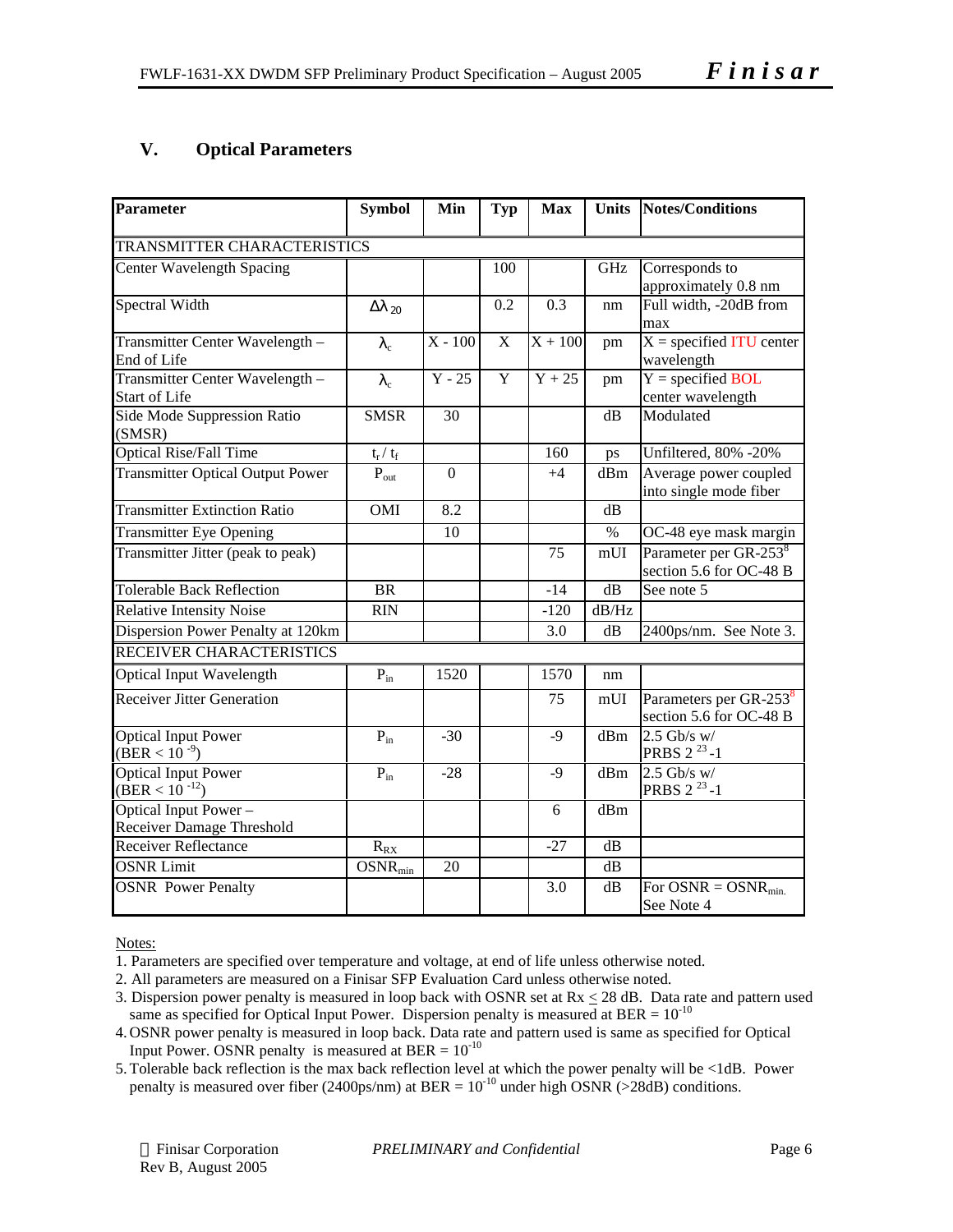#### **VI. Wavelength Stabilization**

The laser transmitter will not be turned on until its temperature is adjusted to ensure operation within the specified channel  $(X +/ - 0.4nm)$ . This temperature stabilization time is dependent on the ambient temperature conditions, but will typically occur within 30 seconds of powering the device. The device will transmit within the specified wavelength tolerance  $(X +/2 0.1nm)$  within 5 seconds of transmitter operation.

#### **VII. General Specifications**

| <b>Parameter</b>           | <b>Symbol</b> | Min   | Typ | <b>Max</b> |    | Units Notes/Conditions                                                                              |
|----------------------------|---------------|-------|-----|------------|----|-----------------------------------------------------------------------------------------------------|
| Data Rate                  | BR            | 0.155 |     | 2.7        |    | Gb/sec SONET OC-3/12/48 compatible                                                                  |
| <b>Total System Budget</b> |               | 28    | 30  |            | dB | $\left  \omega \right  2.5$ Gb/s, BER <10 <sup>-12</sup> w/<br><b>PRBS</b> $2^{-23}$ -1. See Note 1 |

Note 1: Total system budget is defined as  $P_{out} - P_{in}$  – typical connector losses.

#### **VIII. Environmental Specifications**

| <b>Parameter</b>      | <b>Symbol</b>             | Min   | <b>Typ</b> | <b>Max</b> |                   | Units Notes/Conditions                                |
|-----------------------|---------------------------|-------|------------|------------|-------------------|-------------------------------------------------------|
| <b>Operating Temp</b> | $T_{op}$                  | -5    |            | 70         | $^{\circ}{\rm C}$ | Case temperature measured on top-side of<br>device    |
| <b>Storage Temp</b>   | $\mathbf{I}_{\text{sto}}$ | $-10$ |            | 85         | $^{\circ}{\rm C}$ | Ambient temperature                                   |
| <b>Eye Safety</b>     |                           |       |            |            |                   | CDRH and IEC-825 Class 1 Laser<br>Product. See Note 1 |

Note 1: Complies with FDA performance standards for laser products except for deviations pursuant to Laser Notice No. 50, dated July 26, 2001.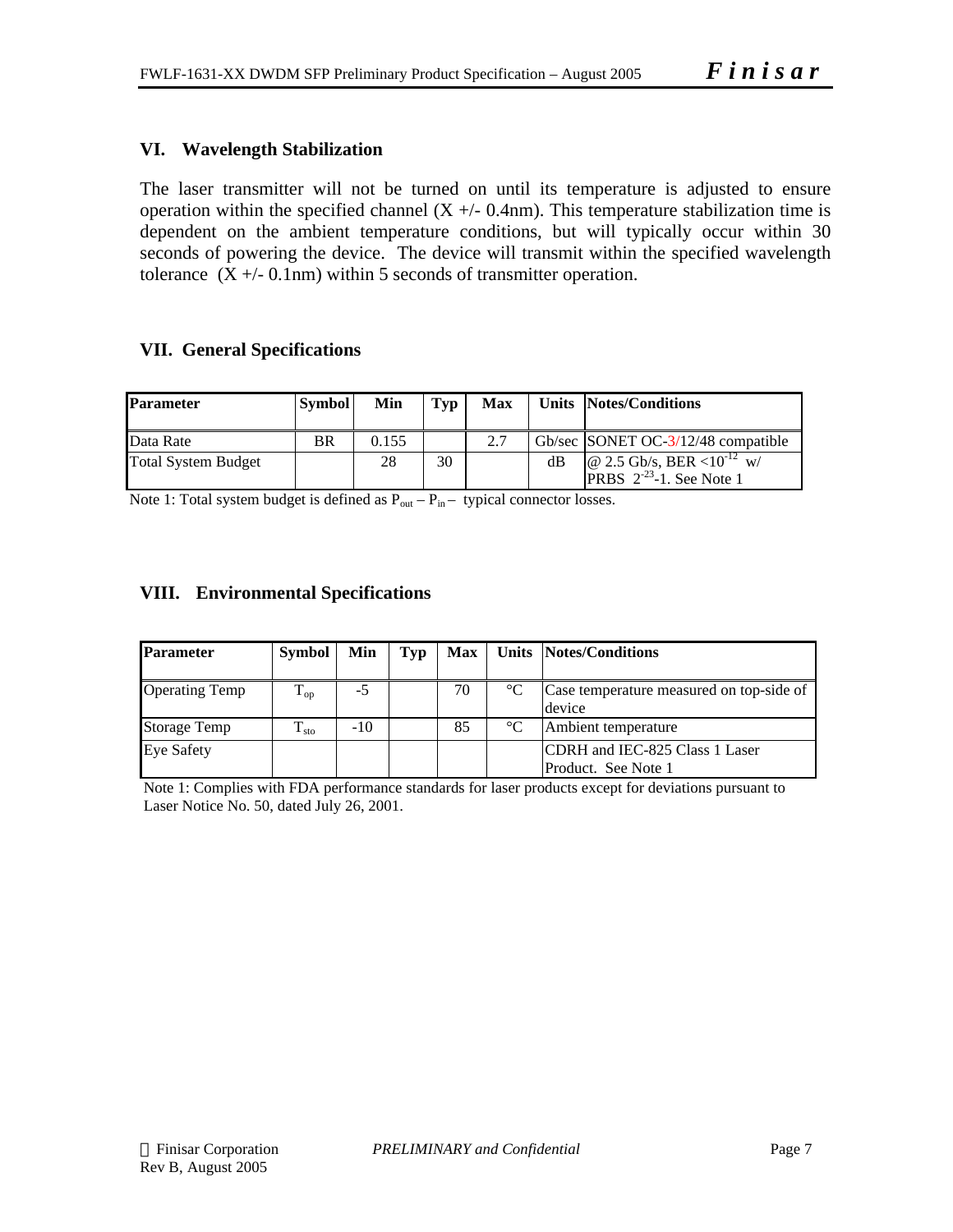#### **IX. Serial Communication Protocol**

All Finisar SFPs support the 2-wire serial communication protocol outlined in the SFP  $MSA<sup>1</sup>$ . These SFPs use an Atmel AT24C01A 128 byte  $E<sup>2</sup>$ PROM with an address of A0h. For details on interfacing with the  $E^2$ PROM, see the Atmel data sheet titled "AT24C01A/02/04/08/16 2-Wire Serial CMOS E<sup>2</sup>PROM."<sup>7</sup>

Finisar's DWDM SFPs also support extended diagnostic features as described in Finisar Applications Note AN-2030, "Digital Diagnostic Monitoring Interface for Optical Transceivers"<sup>5</sup> . (Additional information is available in document titled: "Digital Diagnostic Monitoring Interface for Optical Transceivers Rev 9.3"<sup>8</sup>). A controller IC that monitors system parameters such as laser current, module temperature, transmitter power, and received power is accessible at address A2H.

| <b>Parameter</b>                                                   | Symbol                | Min | Typ | <b>Max</b> |    | Units Notes/Conditions   |
|--------------------------------------------------------------------|-----------------------|-----|-----|------------|----|--------------------------|
| $\Gamma^2$ C Clock for Atmel<br>(A0H) and Controller<br>IC $(A2H)$ | $\mathsf{\sim}$ atmel |     |     | 100,000    | Hz | Bus can be driven blind. |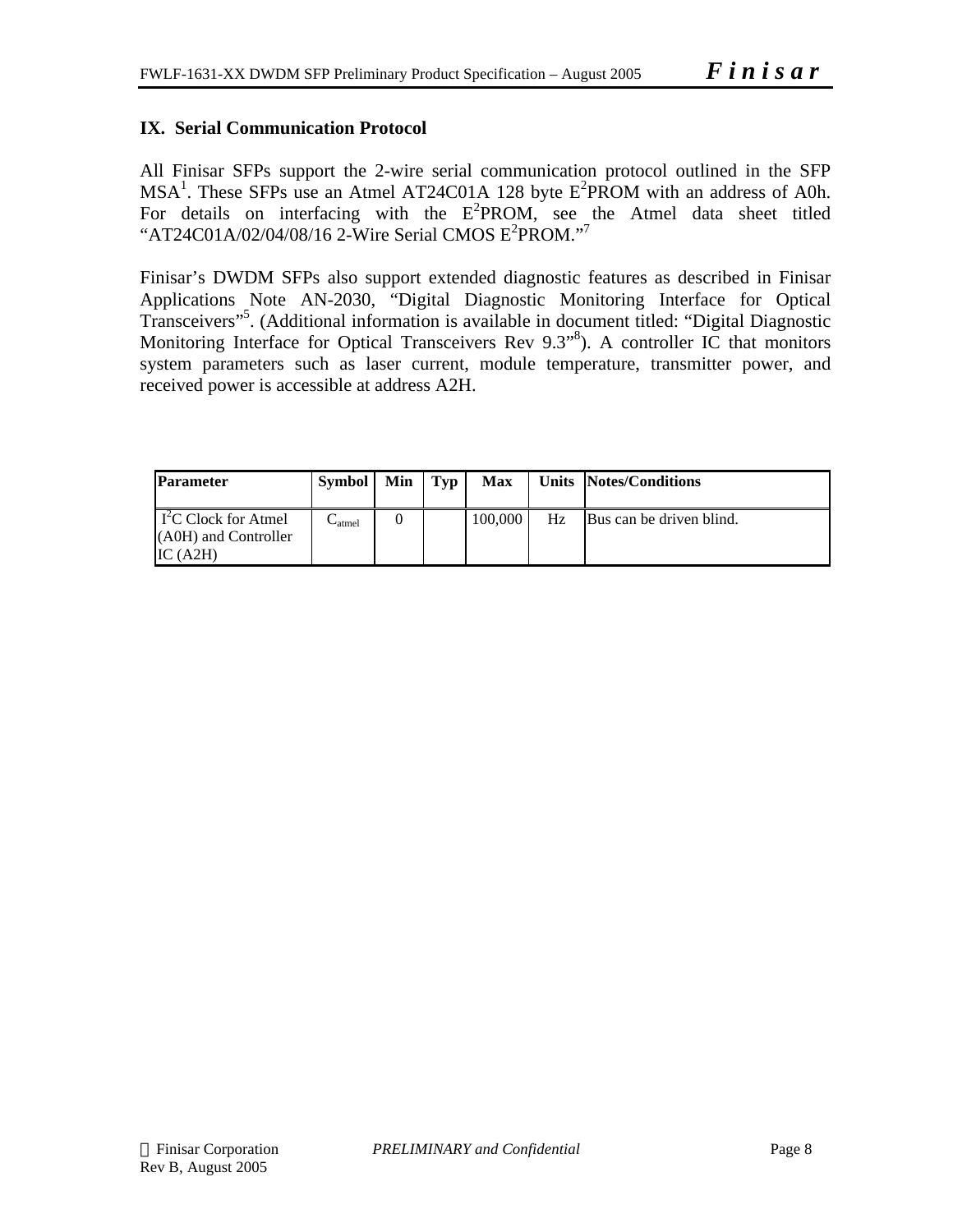| Data<br><b>Address</b> | <b>Value</b>          | <b>Name of Field</b> | <b>Description of Field</b>                                                               |  |  |  |  |  |
|------------------------|-----------------------|----------------------|-------------------------------------------------------------------------------------------|--|--|--|--|--|
|                        | <b>BASE ID FIELDS</b> |                      |                                                                                           |  |  |  |  |  |
| $\boldsymbol{0}$       | 0Bh                   | Identifier           | Type of serial transceiver                                                                |  |  |  |  |  |
| 1                      | 24h                   | Ext. Identifier      | Extended identifier of type of serial transceiver                                         |  |  |  |  |  |
| $\overline{2}$         | 07h                   | Connector            | Code for connector type                                                                   |  |  |  |  |  |
| 3                      | 00h                   | Transceiver          | Code for electronic compatibility or optical                                              |  |  |  |  |  |
| 4                      | $\overline{OCh}$      |                      | compatibility                                                                             |  |  |  |  |  |
| 5                      | 00h                   |                      |                                                                                           |  |  |  |  |  |
| 6                      | 02h                   |                      |                                                                                           |  |  |  |  |  |
| 7                      | 80h                   |                      |                                                                                           |  |  |  |  |  |
| 8                      | 10 <sub>h</sub>       |                      |                                                                                           |  |  |  |  |  |
| 9                      | 01h                   |                      |                                                                                           |  |  |  |  |  |
| 10                     | 05h                   |                      |                                                                                           |  |  |  |  |  |
| 11                     | 05h                   | Encoding             | Code for serial encoding algorithm                                                        |  |  |  |  |  |
| 12                     | 19 <sub>h</sub>       | BR, Nominal          | Nominal bit rate, units of 100 MBits/sec                                                  |  |  |  |  |  |
| 13                     | 00h                   | $Length(9µm) - km$   | Link length supported for $9/125 \mu m$ fiber, units                                      |  |  |  |  |  |
| 14                     | 78h                   |                      | of km                                                                                     |  |  |  |  |  |
| 15                     | 46h                   | Max Temp             | Maximum operating case temperature in °C                                                  |  |  |  |  |  |
| 16                     | FBh                   | Min Temp             | Minimum operating case temperature in °C                                                  |  |  |  |  |  |
| 17                     | 5Fh                   | Max Supply Current   | Maximum supply current in units of 4 mA                                                   |  |  |  |  |  |
| 18                     | 00h                   | Reserved             |                                                                                           |  |  |  |  |  |
| $\overline{19}$        | 41 h                  | Tuning               | Channel spacing and Channel spacing compatibility and number of<br>ITU channels supported |  |  |  |  |  |
| $20 - 35$              | FINISAR CORP.         | Vendor name          | SFP vendor name (ASCII, padded with spaces)                                               |  |  |  |  |  |
| 36                     | 02h                   | Opt. features        | Implemented optional DWDM features                                                        |  |  |  |  |  |
| 37                     | 00h                   | Vendor OUI           | Finisar IEEE company ID                                                                   |  |  |  |  |  |
| 38                     | 90h                   |                      |                                                                                           |  |  |  |  |  |
| 39                     | 65h                   |                      |                                                                                           |  |  |  |  |  |
| $40 - 55$              | <b>FWLF-1631-XX</b>   | Vendor PN            | Part number provided by Finisar (ASCII,<br>padded with spaces)                            |  |  |  |  |  |
| 56-59                  | 41h                   | Vendor rev           | Revision level for part number provided by<br>Finisar (ASCII, padded with spaces)         |  |  |  |  |  |
| $60 - 61$              | Varies based on       | Wavelength           | Laser wavelength (in nm)                                                                  |  |  |  |  |  |
| 62                     | channel number        | Wavelength           | Laser wavelength (fractional part in units of<br>10pm).                                   |  |  |  |  |  |
| 63                     |                       | CC_BASE              | Check code for Base ID Fields (addresses 0 to<br>62)                                      |  |  |  |  |  |

# **Serial ID Data Fields – Address A0**

*(Continued…)*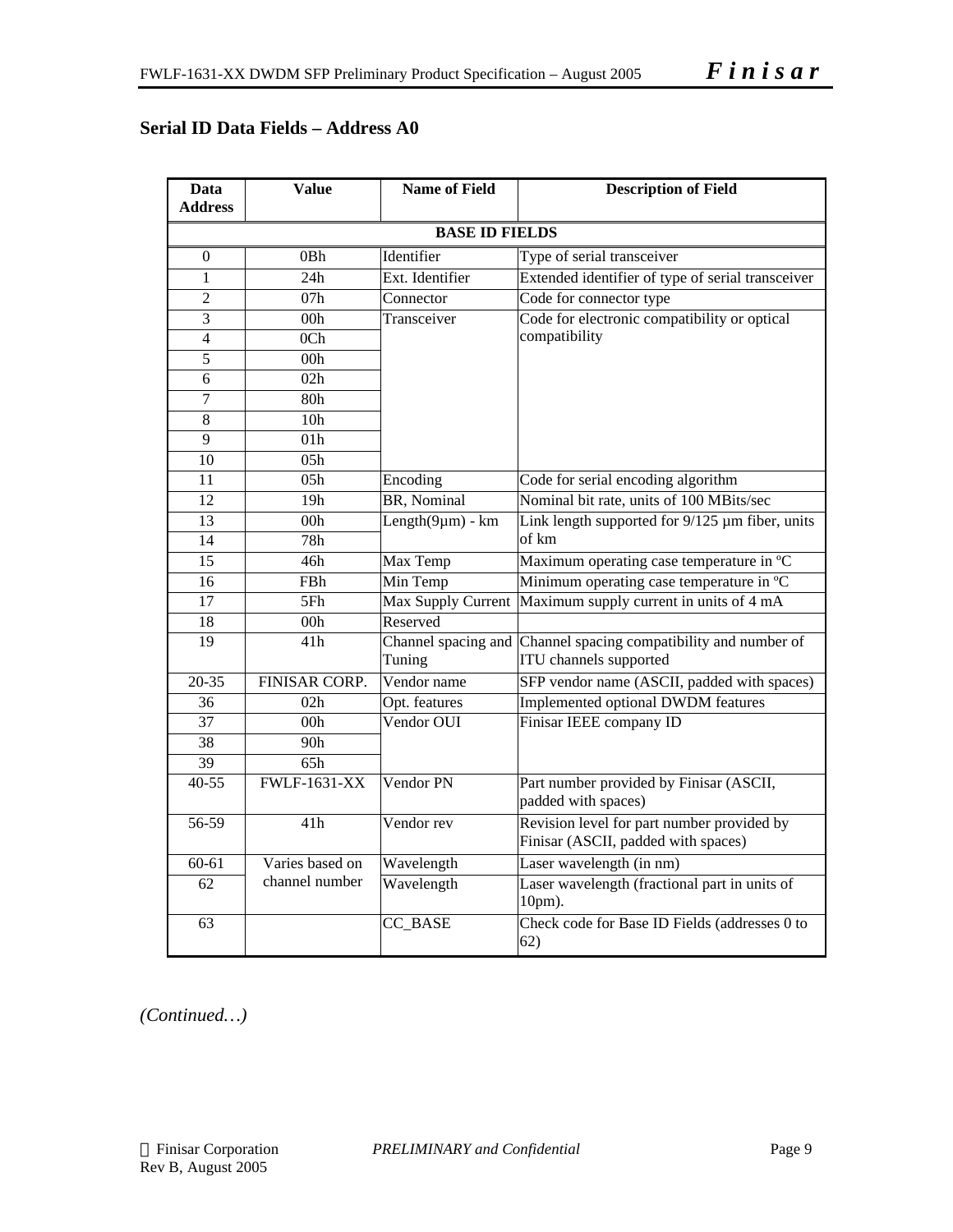| Data<br><b>Address</b> | <b>Value</b>                     | <b>Name of Field</b>          | <b>Description of Field</b>                                                                 |  |  |  |  |  |
|------------------------|----------------------------------|-------------------------------|---------------------------------------------------------------------------------------------|--|--|--|--|--|
|                        | <b>EXTENDED ID FIELDS</b>        |                               |                                                                                             |  |  |  |  |  |
| 64                     | 00 <sub>h</sub>                  | Options                       | Indicates which optional transceiver signals are                                            |  |  |  |  |  |
| 65                     | 1Ah                              |                               | implemented                                                                                 |  |  |  |  |  |
| 66                     | 00 <sub>h</sub>                  | BR, max                       | Upper bit rate margin, units of %                                                           |  |  |  |  |  |
| 67                     | 00 <sub>h</sub>                  | BR, min                       | Lower bit rate margin, units of %                                                           |  |  |  |  |  |
| 68-83                  | e.g., $A000000$                  | Vendor SN                     | Serial number provided by Finisar (ASCII,<br>padded with spaces)                            |  |  |  |  |  |
| 84-91                  | e.g., 990225                     | Date code                     | Finisar's manufacturing date code (ASCII)                                                   |  |  |  |  |  |
| 92                     | 68h                              | Diagnostic<br>Monitoring Type | Indicates which type of diagnostic monitoring is<br>implemented (if any) in the transceiver |  |  |  |  |  |
| 93                     | F <sub>0</sub> h                 | <b>Enhanced Options</b>       | Indicates which optional enhanced features are<br>implemented (if any) in the transceiver   |  |  |  |  |  |
| 94                     | 01 <sub>h</sub>                  | SFF-8472<br>Compliance        | Indicates which revision of SFF-8472 the<br>transceiver complies with                       |  |  |  |  |  |
| 95                     |                                  | CC_EXT                        | Check code for the Extended ID Fields<br>(addresses 64 to 94)                               |  |  |  |  |  |
|                        | <b>VENDOR SPECIFIC ID FIELDS</b> |                               |                                                                                             |  |  |  |  |  |
| 96-127                 | 00 <sub>h</sub>                  | Vendor Specific               | Vendor Specific EEPROM                                                                      |  |  |  |  |  |
| 128-255                | 00 <sub>h</sub>                  | Reserved                      | Reserved for future use.                                                                    |  |  |  |  |  |

# **Serial ID Data Fields – Address A0 (Continued)**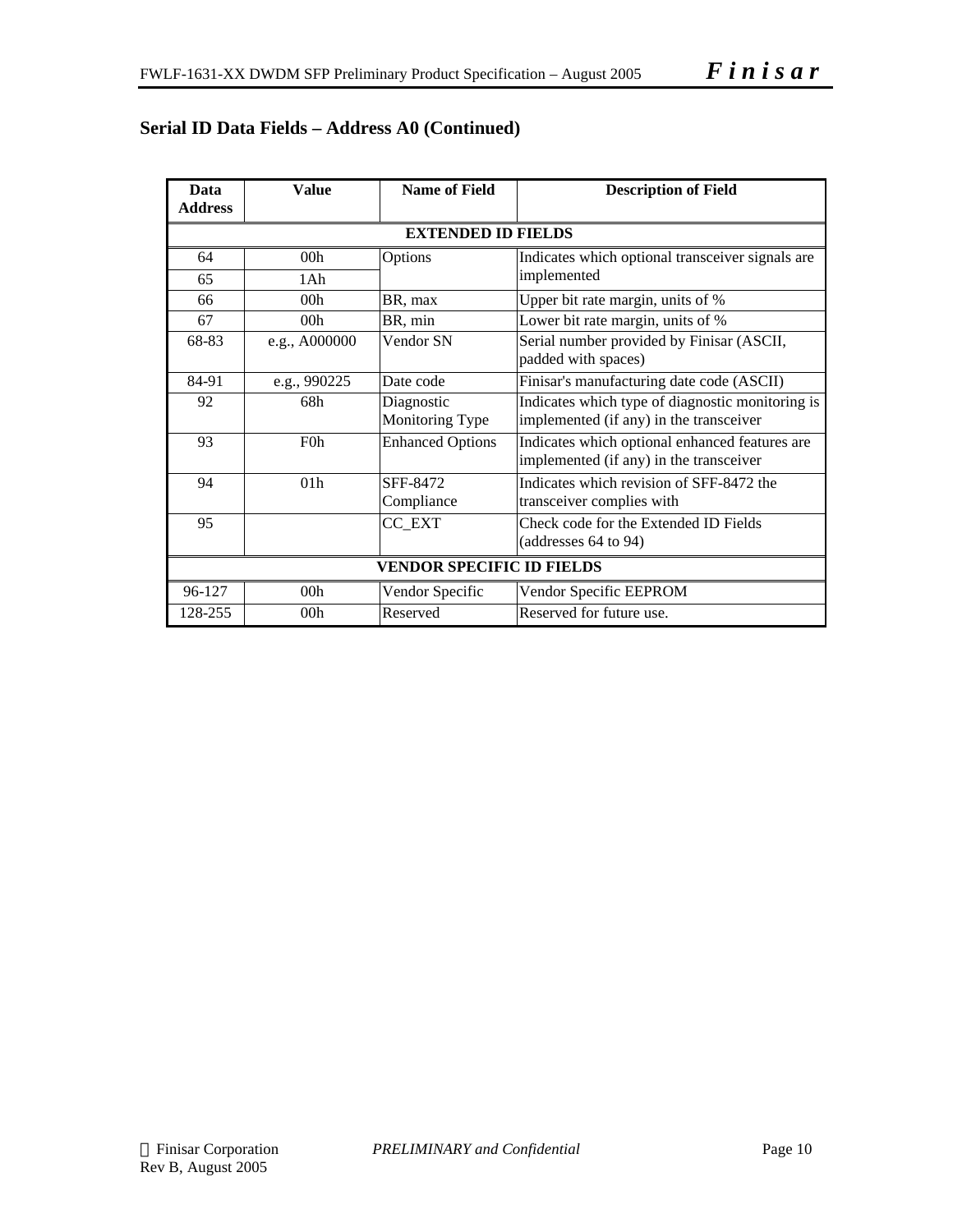# **X. Mechanical Specifications**

Finisar's Multi-rate DWDM Small Form Factor Pluggable (SFP) transceivers are compatible with the dimensions defined by the DWDM SFP Multi-Sourcing Agreement  $(MSA)^6$ .



**Figure 1. DWDM SFP Outline Drawing**